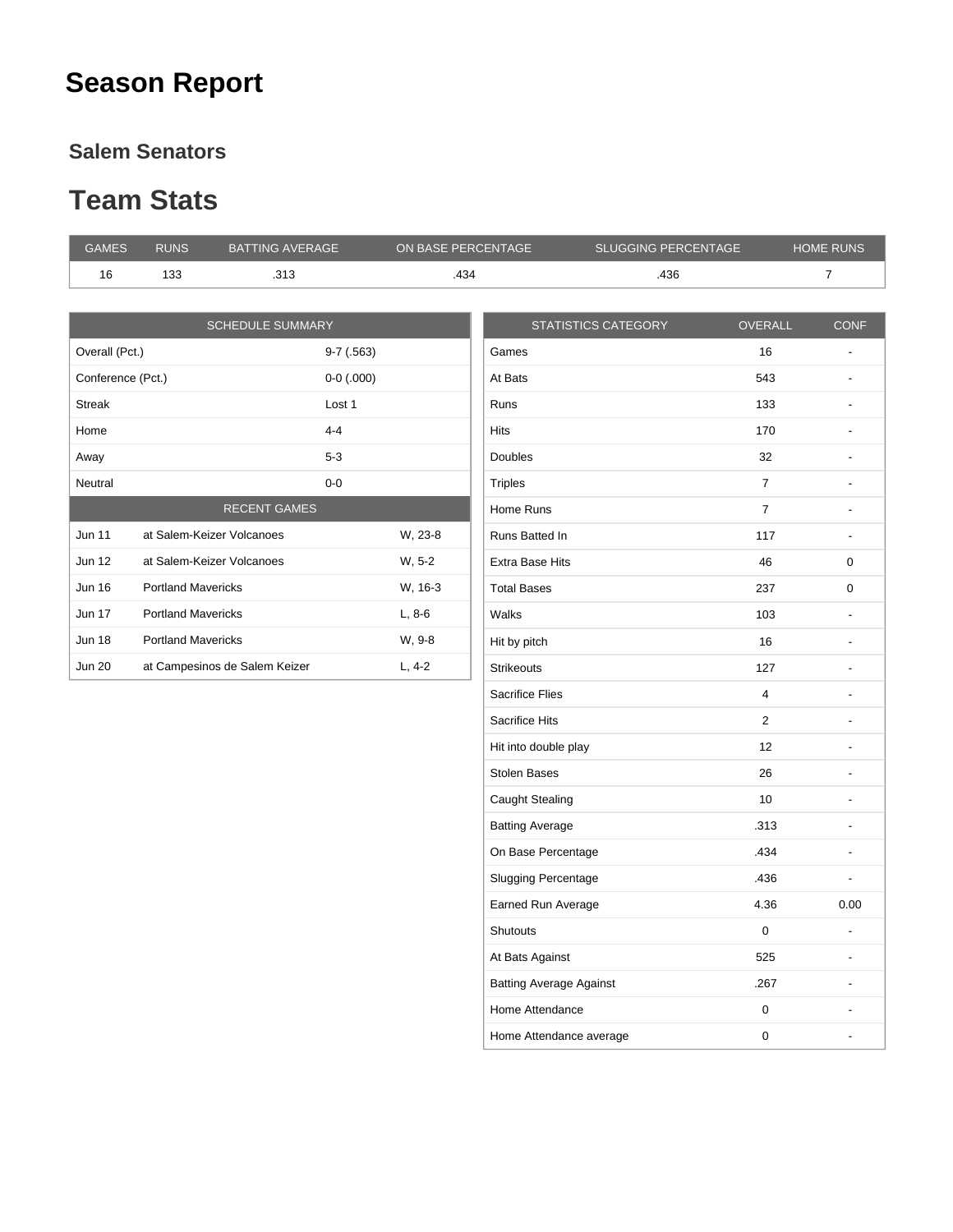## **Player Stats**

|     | <b>HITTING</b>          |           |            |               |                  |                |                  |                |                |                         |                |                         |                         |                |                |                         |            |                          |
|-----|-------------------------|-----------|------------|---------------|------------------|----------------|------------------|----------------|----------------|-------------------------|----------------|-------------------------|-------------------------|----------------|----------------|-------------------------|------------|--------------------------|
| NO. | <b>NAME</b>             | <b>YR</b> | <b>POS</b> | ${\mathsf G}$ | <b>AB</b>        | ${\sf R}$      | н                | 2B             | 3B             | <b>HR</b>               | <b>RBI</b>     | <b>BB</b>               | K                       | <b>SB</b>      | CS             | <b>AVG</b>              | <b>OBP</b> | <b>SLG</b>               |
| 27  | Angeddy Almanzar        |           | С          | 16            | 59               | 15             | 19               | $\mathbf{1}$   | 0              | 5                       | 24             | 12                      | 18                      | $\overline{2}$ | 0              | .322                    | .446       | .593                     |
| 05  | <b>Blayze Arcano</b>    |           | OF         | 13            | 37               | 6              | 11               | 4              | 0              | 0                       | 6              | 3                       | 9                       | 4              | $\mathbf{1}$   | .297                    | .386       | .405                     |
| 06  | Willie Barcena          |           | OF         | 14            | 40               | 12             | 8                | $\mathbf{1}$   | $\overline{c}$ | 0                       | 8              | 11                      | 11                      | $\mathbf{1}$   | $\mathbf{1}$   | .200                    | .373       | .325                     |
| 18  | <b>Ben Crew</b>         |           | <b>UNK</b> | 6             | 11               | $\mathbf{1}$   | 2                | 0              | $\pmb{0}$      | 0                       | 1              | $\overline{2}$          | 3                       | 0              | $\pmb{0}$      | .182                    | .308       | .182                     |
| 04  | Nick DeLa Rosa          |           | <b>INF</b> | 10            | 24               | 4              | 4                | 0              | $\mathbf 0$    | 0                       | 1              | $\pmb{0}$               | $\overline{4}$          | 0              | $\mathbf 0$    | .167                    | .167       | .167                     |
| 10  | Jeff Disla              |           | OF         | 11            | 28               | 5              | 6                | $\overline{2}$ | $\pmb{0}$      | $\boldsymbol{0}$        | 6              | 5                       | 14                      | 0              | 1              | .214                    | .333       | .286                     |
| 03  | <b>Isaiah Dominguez</b> |           | UTIL       | 9             | 10               | $\overline{2}$ | $\mathbf{1}$     | 0              | $\pmb{0}$      | 0                       | $\mathbf{1}$   | $\mathbf{1}$            | $\overline{c}$          | 0              | $\mathbf 0$    | .100                    | .182       | .100                     |
| 30  | Caleb Johnson           |           | OF         | 6             | 16               | $\overline{2}$ | $\mathbf{1}$     | $\mathbf{1}$   | 0              | 0                       | $\mathbf{1}$   | $\overline{4}$          | 8                       | 0              | $\pmb{0}$      | .063                    | .286       | .125                     |
| 02  | Garrett Keuber          |           | <b>INF</b> | 16            | 55               | 17             | 19               | 4              | $\mathbf{1}$   | 0                       | $\overline{7}$ | 13                      | 10                      | 3              | $\mathbf{1}$   | .345                    | .478       | .455                     |
| 12  | Matt Lokken             |           | <b>INF</b> | 14            | 51               | 11             | 17               | 4              | $\mathbf{1}$   | $\mathbf{1}$            | 15             | 5                       | 5                       | 2              | $\mathbf{1}$   | .333                    | .393       | .510                     |
| 01  | Dylan Moser             |           | UTIL       | 16            | 61               | 21             | 21               | 3              | 3              | $\mathbf{1}$            | 10             | 10                      | 17                      | 5              | $\mathbf{1}$   | .344                    | .438       | .541                     |
| 31  | Benjamin Nagle          |           |            | $\mathbf{1}$  | 0                | $\mathbf{1}$   | 0                | 0              | $\mathbf 0$    | 0                       | $\mathbf{1}$   | $\mathbf{1}$            | $\mathbf 0$             | 0              | $\mathbf 0$    | $\blacksquare$          | 1.000      | $\overline{\phantom{a}}$ |
| 16  | Kenneth Peoples-walls   |           | <b>INF</b> | 9             | 31               | 5              | 13               | 2              | 0              | 0                       | 8              | 3                       | $\overline{\mathbf{4}}$ | 4              | $\sqrt{2}$     | .419                    | .457       | .484                     |
| 25  | Joseph Starick          |           | OF         | 15            | 35               | 11             | 13               | 3              | $\pmb{0}$      | 0                       | 9              | 11                      | 8                       | 0              | $\mathbf{1}$   | .371                    | .585       | .457                     |
| 80  | <b>Chuck Steele</b>     |           |            | 5             | 20               | $\overline{7}$ | $\overline{7}$   | $\overline{c}$ | $\mathbf 0$    | 0                       | 4              | 5                       | 5                       | 3              | $\pmb{0}$      | .350                    | .480       | .450                     |
| 14  | Ky Takahashi Ho         |           | OF         | 6             | 8                | $\pmb{0}$      | $\mathbf{1}$     | $\mathbf{1}$   | $\mathbf 0$    | 0                       | 3              | 0                       | $\mathbf{1}$            | 0              | $\mathbf 0$    | .125                    | .125       | .250                     |
| 29  | Edgar Vela              |           | <b>UNK</b> | 16            | 54               | 13             | 27               | 4              | $\pmb{0}$      | 0                       | 12             | 17                      | 6                       | 2              | 1              | .500                    | .625       | .574                     |
|     | <b>Totals</b>           |           |            | 16            | 543              | 133            | 170              | 32             | 7              | 7                       | 117            | 103                     | 127                     | 26             | 10             | .313                    | .434       | .436                     |
|     |                         |           |            |               |                  |                |                  |                |                |                         |                |                         |                         |                |                |                         |            |                          |
|     | Opponent                |           |            | 16            | 525              | 103            | 140              | 27             | 6              | 9                       | 84             | 65                      | 123                     | 17             | 5              | .267                    | .356       | .392                     |
|     | <b>EXTENDED HITTING</b> |           |            |               |                  |                |                  |                |                |                         |                |                         |                         |                |                |                         |            |                          |
| NO. | <b>NAME</b>             |           | <b>YR</b>  | <b>POS</b>    | ${\mathsf G}$    |                | <b>HBP</b>       | <b>SF</b>      | <b>SH</b>      | <b>TB</b>               | <b>XBH</b>     |                         | <b>HDP</b>              | GO             | <b>FO</b>      |                         | GO/FO      | PA                       |
| 27  | Angeddy Almanzar        |           |            | C             | 16               |                | 2                | $\mathbf{1}$   | 0              | 35                      |                | 6                       | $\mathbf{1}$            | $\overline{7}$ | 16             |                         | 0.44       | 74                       |
| 05  | <b>Blayze Arcano</b>    |           |            | OF            | 13               |                | 3                | $\mathbf{1}$   | 0              | 15                      |                | 4                       | $\mathbf{1}$            | 8              | 10             |                         | 0.80       | 44                       |
| 06  | Willie Barcena          |           |            | OF            | 14               |                | 0                | 0              | 0              | 13                      |                | 3                       | 0                       | 7              | 12             |                         | 0.58       | 51                       |
| 18  | <b>Ben Crew</b>         |           |            | <b>UNK</b>    | 6                |                | $\mathbf 0$      | $\mathbf 0$    | 0              | 2                       |                | 0                       | 0                       | 4              | 2              |                         | 2.00       | 13                       |
| 04  | Nick DeLa Rosa          |           |            | <b>INF</b>    | 10               |                | $\pmb{0}$        | 0              | $\mathbf{1}$   | $\overline{\mathbf{4}}$ |                | $\pmb{0}$               | $\mathbf{1}$            | 10             | $\overline{7}$ |                         | 1.43       | 25                       |
| 10  | Jeff Disla              |           |            | OF            | 11               |                | $\pmb{0}$        | $\mathbf 0$    | $\mathsf 0$    | 8                       |                | $\mathbf 2$             | $\mathsf 0$             | $\overline{2}$ |                | 4                       | 0.50       | 33                       |
| 03  | Isaiah Dominguez        |           |            | UTIL          | $\boldsymbol{9}$ |                | $\pmb{0}$        | $\pmb{0}$      | $\mathbf{1}$   | $\mathbf{1}$            |                | $\pmb{0}$               | $\mathsf 0$             | 4              |                | $\overline{\mathbf{c}}$ | 2.00       | 12                       |
| 30  | Caleb Johnson           |           |            | OF            | $\,6\,$          |                | $\mathbf{1}$     | $\mathbf 0$    | $\mathsf 0$    | $\sqrt{2}$              |                | $\mathbf{1}$            | $\pmb{0}$               | 4              |                | 3                       | 1.33       | 21                       |
| 02  | Garrett Keuber          |           |            | <b>INF</b>    | 16               |                | $\mathbf{1}$     | $\pmb{0}$      | $\mathsf 0$    | 25                      |                | $\,$ 5 $\,$             | $\overline{c}$          | 14             | 9              |                         | 1.56       | 69                       |
| 12  | Matt Lokken             |           |            | <b>INF</b>    | 14               |                | $\pmb{0}$        | 0              | $\mathsf 0$    | 26                      |                | 6                       | $\mathsf 3$             | 17             | 11             |                         | 1.55       | 56                       |
| 01  | Dylan Moser             |           |            | UTIL          | 16               |                | $\mathbf{1}$     | $\mathbf{1}$   | 0              | 33                      |                | $\overline{7}$          | $\pmb{0}$               | 13             | $10$           |                         | 1.30       | 73                       |
| 31  | Benjamin Nagle          |           |            |               | $\mathbf{1}$     |                | $\pmb{0}$        | 0              | $\mathbf 0$    | $\mathbf 0$             |                | $\pmb{0}$               | 0                       | $\pmb{0}$      | $\mathsf 0$    |                         | $\Box$     | $\mathbf{1}$             |
| 16  | Kenneth Peoples-walls   |           |            | <b>INF</b>    | $\boldsymbol{9}$ |                | $\pmb{0}$        | $\mathbf{1}$   | $\mathbf 0$    | 15                      |                | $\overline{\mathbf{c}}$ | $\pmb{0}$               | 6              | $\bf 8$        |                         | 0.75       | 35                       |
| 25  | Joseph Starick          |           |            | OF            | 15               |                | $\boldsymbol{7}$ | $\pmb{0}$      | $\mathsf 0$    | 16                      |                | 3                       | $\overline{c}$          | 5              |                | 8                       | 0.63       | 53                       |
| 80  | <b>Chuck Steele</b>     |           |            |               | $\sqrt{5}$       |                | $\pmb{0}$        | $\pmb{0}$      | $\mathsf 0$    | $\boldsymbol{9}$        |                | $\boldsymbol{2}$        | $\mathbf{1}$            | 3              | $\sqrt{5}$     |                         | 0.60       | 25                       |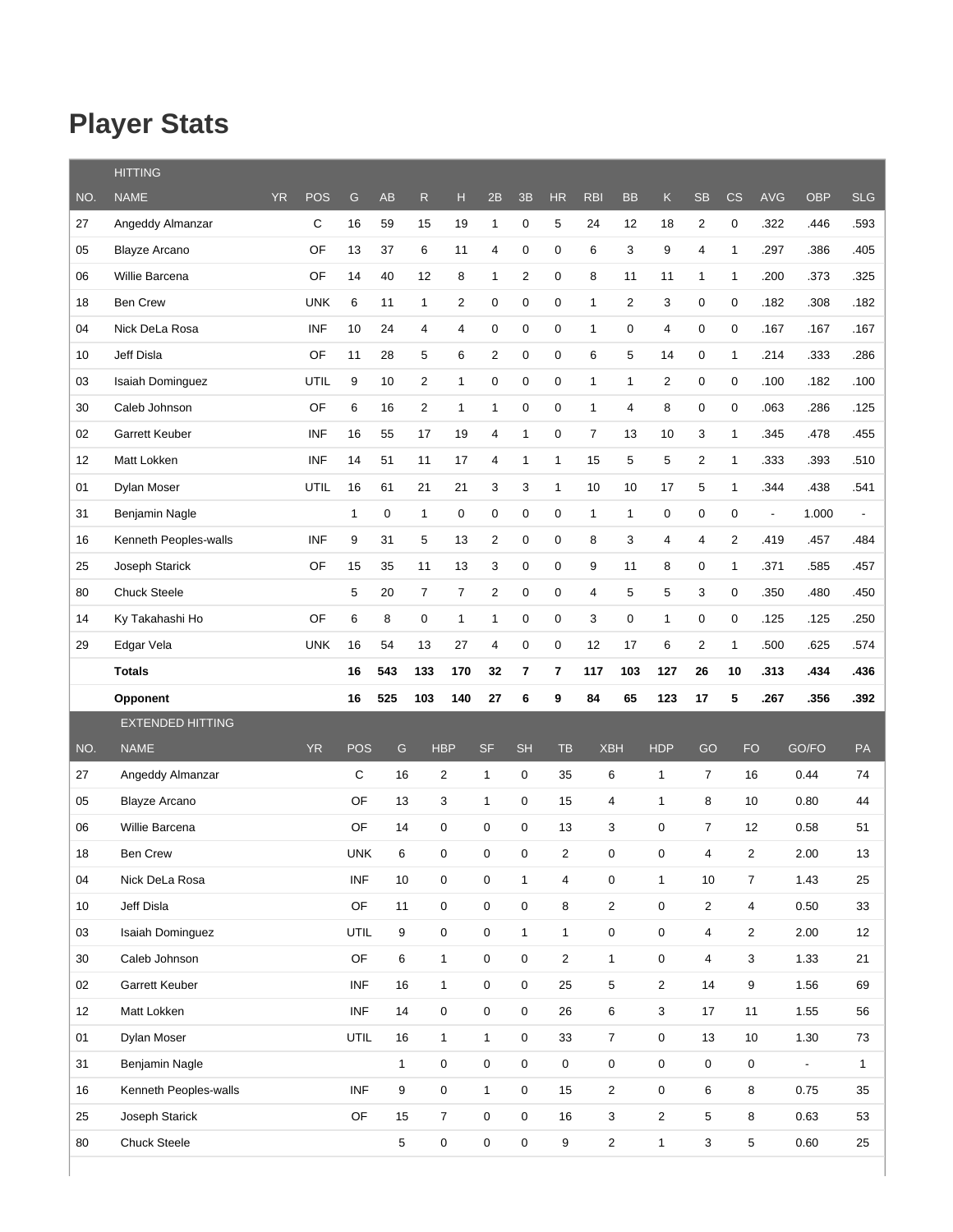| 14       | Ky Takahashi Ho             |           |              | OF             |                                         | 6              |                                | $\mathbf 0$                           | 0                           | $\mathbf 0$    | $\overline{2}$ | $\mathbf{1}$   | 0              | 4                |                   | $\overline{2}$                    | 2.00         | 8                          |
|----------|-----------------------------|-----------|--------------|----------------|-----------------------------------------|----------------|--------------------------------|---------------------------------------|-----------------------------|----------------|----------------|----------------|----------------|------------------|-------------------|-----------------------------------|--------------|----------------------------|
| 29       | Edgar Vela                  |           |              | <b>UNK</b>     |                                         | 16             |                                | $\mathbf{1}$                          | $\mathbf 0$                 | $\mathbf 0$    | 31             | 4              | $\mathbf{1}$   | 6                |                   | 14                                | 0.43         | 72                         |
|          | <b>Totals</b>               |           |              |                |                                         | 16             |                                | 16                                    | 4                           | $\mathbf{2}$   | 237            | 46             | 12             | 115              |                   | 123                               | .93          | 668                        |
|          | Opponent                    |           |              |                |                                         | 16             |                                | 12                                    | 7                           | 6              | 206            | 42             | 9              | 130              |                   | 117                               | 1.11         | 615                        |
|          | <b>PITCHING</b>             |           |              |                |                                         |                |                                |                                       |                             |                |                |                |                |                  |                   |                                   |              |                            |
| NO.      | <b>NAME</b>                 | <b>YR</b> | <b>POS</b>   | <b>APP</b>     | GS                                      | W              | Ц                              | <b>SV</b>                             | CG                          | IP             | Н              | R              | <b>ER</b>      | <b>BB</b>        | $\mathsf K$       | K/9                               | <b>HR</b>    | <b>ERA</b>                 |
| 15       | Von Aulger                  |           | P            | 8              | $\mathbf 0$                             | 1              | $\mathbf 0$                    | $\mathbf 0$                           | 0                           | 15.0           | 14             | 8              | 8              | $\overline{7}$   | 17                | 10.20                             | $\mathbf{1}$ | 4.80                       |
| 09       | AJ Burke                    |           | P            | $\mathbf 1$    | $\mathbf{1}$                            | $\mathbf{1}$   | $\mathbf 0$                    | 0                                     | 0                           | 4.0            | $\overline{2}$ | 0              | $\pmb{0}$      | 0                | 3                 | 6.75                              | 0            | 0.00                       |
| 03       | Isaiah Dominguez            |           | UTIL         | $\overline{2}$ | 0                                       | 0              | $\pmb{0}$                      | 0                                     | 0                           | $1.2$          | 4              | $\overline{2}$ | $\overline{2}$ | 2                | 0                 | .00.                              | 0            | 10.80                      |
| 8        | Matthew Dunaway             |           |              | $\overline{c}$ | $\mathbf 0$                             | 0              | $\mathbf 0$                    | $\mathbf 0$                           | 0                           | 2.0            | $\mathbf{1}$   | 0              | $\pmb{0}$      | 0                | 5                 | 22.50                             | 0            | 0.00                       |
| 20       | <b>Matt Geoffrion</b>       |           |              | 4              | 0                                       | $\mathbf{1}$   | 1                              | 0                                     | 0                           | 9.0            | 9              | 6              | $\overline{2}$ | 5                | 14                | 14.00                             | $\mathbf{1}$ | 2.00                       |
| 13       | Nathan Gilman               |           |              | $\overline{2}$ | $\overline{2}$                          | $\mathbf{1}$   | 0                              | $\mathbf 0$                           | 0                           | 7.0            | 5              | $\mathbf{1}$   | $\pmb{0}$      | $\mathbf{1}$     | 6                 | 7.71                              | 0            | 0.00                       |
| 07       | Dustin Hamilton             |           | $\sf P$      | 3              | $\overline{2}$                          | 0              | 1                              | $\mathbf 0$                           | 0                           | 7.0            | 17             | 19             | 13             | 5                | 9                 | 11.57                             | $\mathbf{1}$ | 16.71                      |
| 21       | Tyler Jackson               |           | $\sf P$      | $\mathbf{1}$   | $\pmb{0}$                               | $\pmb{0}$      | $\pmb{0}$                      | 0                                     | 0                           | 0.1            | $\mathbf{1}$   | $\overline{2}$ | $\overline{2}$ | 1                | 0                 | .00.                              | $\mathbf{1}$ | 54.00                      |
| 24       | Chase Jessee                |           | P            | $\overline{7}$ | $\overline{c}$                          | $\mathbf{1}$   | 1                              | $\pmb{0}$                             | 0                           | 15.1           | 14             | 21             | 9              | 17               | 19                | 11.15                             | 0            | 5.28                       |
| 02       | Garrett Keuber              |           | <b>INF</b>   | $\mathbf{1}$   | 1                                       | 0              | 0                              | 0                                     | 0                           | 6.0            | 8              | 8              | 5              | $\mathbf{1}$     | $\overline{2}$    | 3.00                              | 2            | 7.50                       |
| 94       | Jack Muth                   |           | $\mathsf{P}$ | $\overline{2}$ | 1                                       | 0              | 0                              | 0                                     | 0                           | 5.0            | 9              | 8              | $\overline{4}$ | 3                | 6                 | 10.80                             | 0            | 7.20                       |
| 23       | Orleny Quiroz               |           | P            | $\overline{2}$ | $\mathbf 0$                             | $\mathbf 0$    | $\mathbf 0$                    | $\mathbf 0$                           | 0                           | 2.0            | $\mathbf{1}$   | 0              | $\mathbf 0$    | $\mathbf{1}$     | $\mathbf{1}$      | 4.50                              | 0            | 0.00                       |
| 22       | <b>Nick Renault</b>         |           | $\sf P$      | $\overline{4}$ | 4                                       | $\overline{c}$ | 2                              | $\mathbf 0$                           | $\overline{2}$              | 27.2           | 26             | 10             | 6              | $\overline{7}$   | 15                | 4.88                              | $\mathbf{1}$ | 1.95                       |
| 17       | Dylan Suppan                |           | $\sf P$      | 6              | 3                                       | $\mathbf{1}$   | $\sqrt{2}$                     | 1                                     | 0                           | 15.2           | 19             | 13             | 10             | 11               | 12                | 6.89                              | $\mathbf{1}$ | 5.74                       |
| 28       | Sam Wells                   |           | P            | 5              | $\mathbf 0$                             | 1              | $\mathbf 0$                    | 0                                     | 0                           | 14.1           | 10             | 5              | 3              | 4                | 14                | 8.79                              | 1            | 1.88                       |
|          | <b>Totals</b>               |           |              | 16             | 16                                      | 9              | 7                              | 1                                     | 2                           | 132.0          | 140            | 103            | 64             | 65               | 123               | 8.39                              | 9            | 4.36                       |
|          |                             |           |              |                |                                         |                |                                |                                       |                             |                |                |                |                |                  |                   |                                   |              |                            |
|          | Opponent                    |           |              | 16             | 16                                      | 7              | 9                              | $\mathbf{1}$                          | 0                           | 131.0          | 170            | 133            | 118            | 103              | 127               | 8.73                              | 7            | 8.11                       |
|          | <b>FIELDING</b>             |           |              |                |                                         |                |                                |                                       |                             |                |                |                |                |                  |                   |                                   |              |                            |
| NO.      | <b>NAME</b>                 |           | <b>YR</b>    | <b>POS</b>     | ${\mathsf G}$                           |                | <b>TC</b>                      | PO                                    | $\mathsf A$                 | Е              | <b>FPCT</b>    |                | <b>DP</b>      | <b>SBA</b>       | <b>RCS</b>        | RCS%                              |              | PB<br>CI                   |
| 27       | Angeddy Almanzar            |           |              | C              | 16                                      |                | 131                            | 112                                   | 13                          | 6              | .954           |                | 0              | 16               | 5                 | .238                              |              | 8<br>0                     |
| 05       | <b>Blayze Arcano</b>        |           |              | OF             | 13                                      |                | 26                             | 22                                    | $\overline{2}$              | $\overline{2}$ | .923           |                | 0              | 0                | 0                 | $\overline{\phantom{a}}$          |              | 0<br>$\mathbf 0$           |
| 15       | Von Aulger                  |           |              | P              | 8                                       |                | 3                              | 3                                     | $\mathbf 0$                 | $\mathbf 0$    | 1.000          |                | 0              | 0                | 0                 | $\blacksquare$                    |              | 0<br>$\mathbf 0$           |
| 06       | Willie Barcena              |           |              | OF             | 14                                      |                | 19                             | 18                                    | $\mathsf 0$                 | $\mathbf{1}$   | .947           |                | $\mathbf 0$    | $\mathsf 0$      | 0                 | $\overline{\phantom{a}}$          |              | $\mathsf 0$<br>0           |
| 09       | AJ Burke                    |           |              | P              | $\mathbf{1}$                            |                | 3                              | 2                                     | $\mathbf{1}$                | 0              | 1.000          |                | 0              | 0                | $\mathbf 0$       | $\overline{\phantom{a}}$          |              | $\mathsf 0$<br>$\mathbf 0$ |
| 18       | <b>Ben Crew</b>             |           |              | <b>UNK</b>     | 6                                       |                | 5                              | 5                                     | $\mathbf 0$                 | 0              | 1.000          |                | 0              | $\mathbf 0$      | 0                 | $\overline{\phantom{a}}$          |              | $\pmb{0}$<br>0             |
| 04       | Nick DeLa Rosa              |           |              | <b>INF</b>     | 10                                      |                | 22                             | 4                                     | 13                          | 5              | .773           |                | $\mathbf 0$    | $\mathsf 0$      | 0                 | $\overline{\phantom{a}}$          |              | 0<br>0                     |
| 10       | Jeff Disla                  |           |              | OF             | 11                                      |                | 12                             | 9                                     | $\mathbf{1}$                | $\overline{2}$ | .833           |                | 0              | 0                | $\mathbf 0$       | $\blacksquare$                    |              | $\mathsf 0$<br>$\mathbf 0$ |
| 03       | <b>Isaiah Dominguez</b>     |           |              | UTIL           | 9                                       |                | $\overline{7}$                 | 4                                     | 3                           | 0              | 1.000          |                | $\mathbf 0$    | 3                | $\mathbf 0$       | .000                              |              | $\mathsf 0$<br>0           |
| 20       | Matt Geoffrion              |           |              |                | 4                                       |                | $\mathbf{1}$                   | $\mathbf{1}$                          | $\mathsf 0$                 | 0              | 1.000          |                | $\mathbf 0$    | $\overline{2}$   | 0                 | .000                              |              | 0<br>0                     |
| 13       | Nathan Gilman               |           |              |                | $\overline{2}$                          |                | $\mathbf{1}$                   | $\mathsf 0$                           | $\pmb{0}$                   | $\mathbf{1}$   | .000           |                | 0              | $\overline{2}$   | 1                 | .333                              |              | $\mathsf 0$<br>0           |
| 07       | Dustin Hamilton             |           |              | P              | 3                                       |                | 6                              | 0                                     | 4                           | $\overline{2}$ | .667           |                | 0              | $\mathbf{3}$     | 0                 | .000                              |              | 0<br>0                     |
| 24       | Chase Jessee                |           |              | P              | $\overline{7}$                          |                | $\overline{\mathbf{4}}$        | $\overline{2}$                        | $\overline{2}$              | 0              | 1.000          |                | 0              | 3                | 1                 | .250                              |              | $\mathbf 0$<br>$\mathbf 0$ |
| 02       | <b>Garrett Keuber</b>       |           |              | <b>INF</b>     | 16                                      |                | 65                             | 21                                    | 39                          | 5              | .923           |                | 5              | $\mathbf{1}$     | $\mathbf 0$       | .000                              |              | 0<br>$\mathbf 0$           |
| 12       | Matt Lokken                 |           |              | <b>INF</b>     | 14                                      |                | 57                             | 24                                    | 28                          | 5              | .912           |                | $\overline{4}$ | $\mathsf 0$      | $\mathbf 0$       | ÷,                                |              | $\mathsf 0$<br>$\mathbf 0$ |
| 01       | Dylan Moser                 |           |              | UTIL           | 16                                      |                | 28                             | 27                                    | $\mathbf{1}$                | 0              | 1.000          |                | $\mathbf 0$    | $\mathsf 0$      | 0                 | $\blacksquare$                    |              | $\mathsf 0$<br>0           |
| 94<br>31 | Jack Muth<br>Benjamin Nagle |           |              | $\mathsf P$    | $\overline{\mathbf{c}}$<br>$\mathbf{1}$ |                | $\mathbf{1}$<br>$\overline{c}$ | $\mathsf{O}\xspace$<br>$\overline{c}$ | $\mathbf{1}$<br>$\mathbf 0$ | 0<br>0         | 1.000<br>1.000 |                | 0<br>0         | $\mathsf 0$<br>0 | $\mathbf{1}$<br>0 | 1.000<br>$\overline{\phantom{a}}$ |              | 0<br>0<br>$\mathsf 0$<br>0 |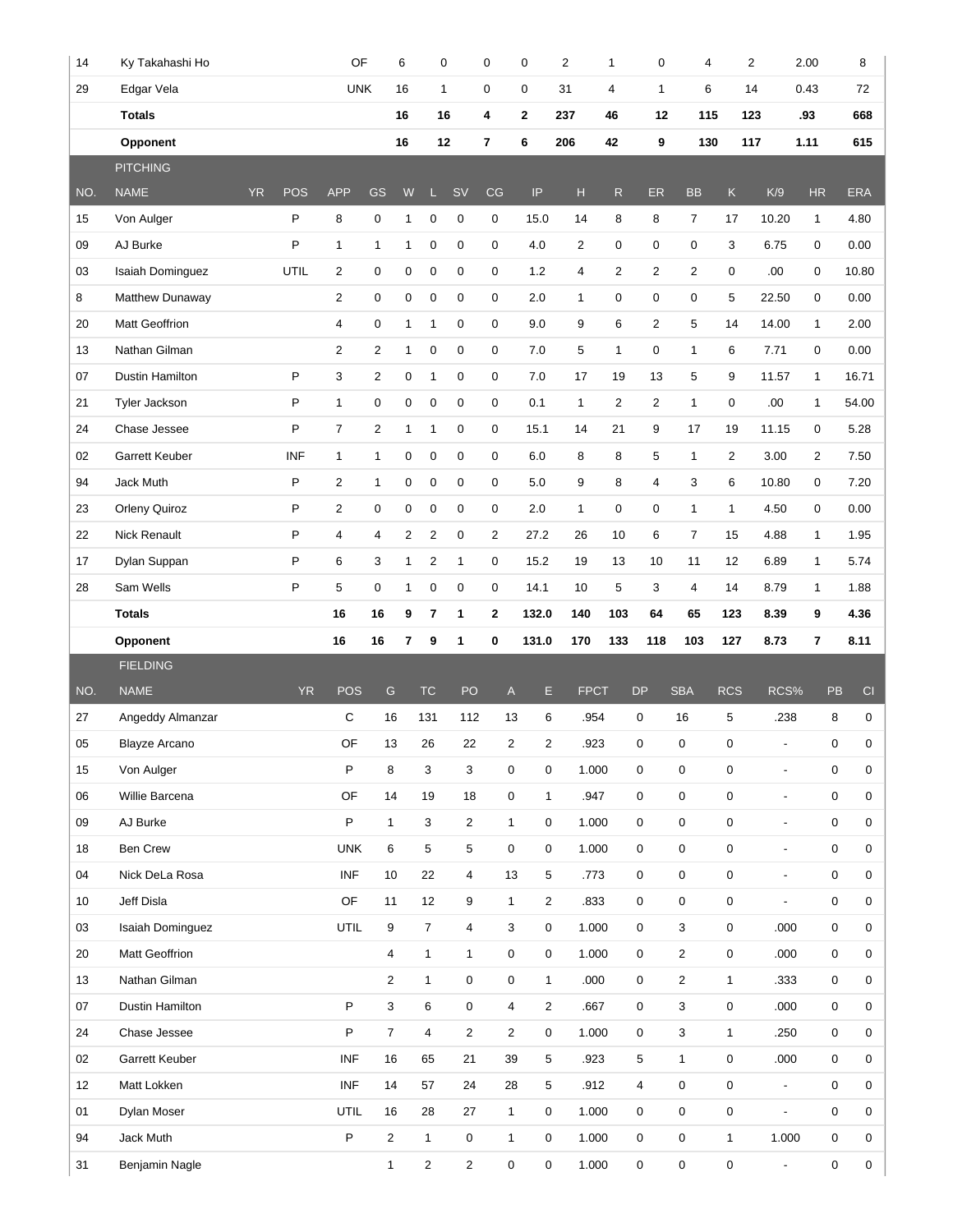| 16 | Kenneth Peoples-walls | <b>INF</b> | 9  | 29  | 11  | 14  | $\overline{4}$ | .862  | 3              | 0              | $\mathbf 0$    | $\overline{\phantom{a}}$ | 0 | 0 |
|----|-----------------------|------------|----|-----|-----|-----|----------------|-------|----------------|----------------|----------------|--------------------------|---|---|
| 22 | <b>Nick Renault</b>   | P          | 5  | 8   | 0   | 6   | $\overline{2}$ | .750  | 0              |                | 0              | .000                     | 0 | 0 |
| 80 | <b>Chuck Steele</b>   |            | 5  | 16  | 6   | 8   | $\overline{2}$ | .875  | $\overline{2}$ | $\mathbf 0$    | 0              | $\overline{\phantom{a}}$ | 0 | 0 |
| 17 | Dylan Suppan          | P          | 6  | 1   | 0   | и   | 0              | 1.000 | $\mathbf 0$    | $\overline{2}$ | $\overline{2}$ | .500                     | 0 | 0 |
| 14 | Ky Takahashi Ho       | OF         | 6  |     | 7   | 0   | $\mathbf 0$    | 1.000 | $\mathbf 0$    | $\mathbf 0$    | 0              | $\blacksquare$           | 0 | 0 |
| 29 | Edgar Vela            | <b>UNK</b> | 16 | 124 | 113 | 9   | $\overline{2}$ | .984  | 8              | $\mathbf 0$    | $\mathbf 0$    | $\blacksquare$           | 0 | 0 |
| 28 | Sam Wells             | P          | 5  | 3   | 0   | 3   | 0              | 1.000 | $\mathbf 0$    | 0              | 0              | $\blacksquare$           | 0 | 0 |
|    | <b>Totals</b>         |            | 16 | 584 | 396 | 149 | 39             | .933  | 9              | 17             | 5              | .227                     | 8 | 0 |
|    | Opponent              |            | 16 | 553 | 393 | 138 | 22             | .960  | 12             | 26             | 6              | .188                     | 8 | 0 |

TRO (First Last) | TRO (Last, First) TRX (First Last)|TRX (Last, First)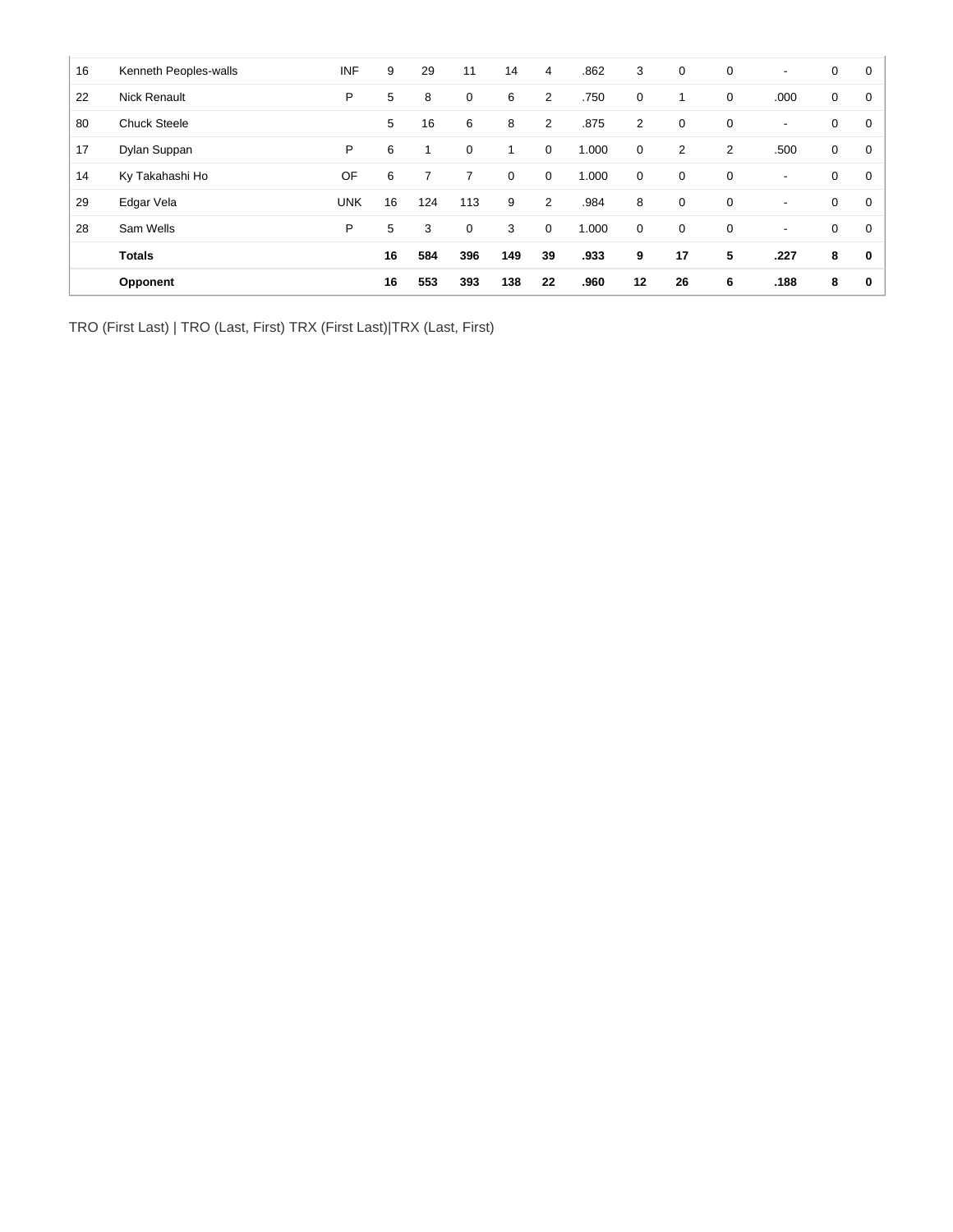## **Game Log**

|               |                               | <b>GAME LOGS - HITTING</b> |    |    |                |                |              |             |                |                |                |              |             |
|---------------|-------------------------------|----------------------------|----|----|----------------|----------------|--------------|-------------|----------------|----------------|----------------|--------------|-------------|
| <b>DATE</b>   | <b>OPPONENT</b>               | <b>SCORE</b>               | AB | R  | н              | 2B             | 3B           | <b>HR</b>   | <b>RBI</b>     | <b>BB</b>      | K              | <b>SB</b>    | CS          |
| May 14        | at Campesinos de Salem Keizer | $L, 6-1$                   | 27 | 1  | $\overline{2}$ | 0              | 0            | 0           | 1              | $\overline{7}$ | 6              | $\mathbf 0$  | 1           |
| May 15        | at Campesinos de Salem Keizer | W. 12-7                    | 36 | 12 | 12             | $\mathbf{1}$   | 2            | 2           | 10             | 6              | 8              | 0            | 1           |
| <b>May 20</b> | Salem-Keizer Volcanoes        | $L, 7-4$                   | 35 | 4  | 8              | 0              | 0            | $\Omega$    | 3              | 5              | 12             | 3            | $\mathbf 0$ |
| May 21        | Salem-Keizer Volcanoes        | $L, 11-3$                  | 35 | 3  | 9              | 3              | $\mathbf 0$  | $\Omega$    | $\overline{2}$ | 3              | 6              | $\mathbf 0$  | $\mathbf 0$ |
| May 22        | Salem-Keizer Volcanoes        | L, 16-8                    | 39 | 8  | 12             | 0              | 0            | 0           | 7              | 5              | 12             | 6            | 0           |
| <b>May 27</b> | at Portland Mavericks         | W, 13-5                    | 38 | 13 | 11             | 3              | $\mathbf{1}$ | 0           | 11             | 15             | 4              | 2            | 0           |
| <b>May 28</b> | at Portland Mavericks         | L, 12-10                   | 38 | 10 | 16             | 1              | 1            | 1           | 10             | $\overline{7}$ | 15             | 5            | 0           |
| <b>May 29</b> | at Portland Mavericks         | W. 6-2                     | 37 | 6  | 12             | 1              | 1            | 0           | 6              | 4              | 10             | 1            | 1           |
| <b>May 30</b> | Campesinos de Salem Keizer    | W, 6-3                     | 33 | 6  | 10             | 4              | 0            | 1           | 5              | 3              | 6              | 2            | 3           |
| Jun 1         | Campesinos de Salem Keizer    | W, 9-1                     | 36 | 9  | 13             | 0              | 2            | 0           | 9              | 4              | 6              | 0            | $\mathbf 0$ |
| <b>Jun 11</b> | at Salem-Keizer Volcanoes     | W. 23-8                    | 38 | 23 | 15             | 4              | 0            | 1           | 23             | 13             | 10             | $\mathbf{1}$ | 0           |
| <b>Jun 12</b> | at Salem-Keizer Volcanoes     | $W, 5-2$                   | 26 | 5  | 9              | $\mathbf{1}$   | $\mathbf 0$  | $\mathbf 0$ | 4              | 6              | 5              | 3            | 1           |
| <b>Jun 16</b> | <b>Portland Mavericks</b>     | W, 16-3                    | 35 | 16 | 14             | $\overline{7}$ | 0            | 0           | 11             | 16             | 5              | 2            | 2           |
| <b>Jun 17</b> | <b>Portland Mavericks</b>     | $L, 8-6$                   | 29 | 6  | 8              | 3              | $\mathbf 0$  | 1           | 6              | 3              | $\overline{7}$ | 0            | $\mathbf 0$ |
| <b>Jun 18</b> | <b>Portland Mavericks</b>     | W. 9-8                     | 32 | 9  | 11             | 3              | $\Omega$     | 1           | $\overline{7}$ | $\overline{4}$ | 8              | $\mathbf{1}$ | 1           |
| <b>Jun 20</b> | at Campesinos de Salem Keizer | $L, 4-2$                   | 29 | 2  | 8              | 1              | 0            | 0           | 2              | $\overline{2}$ | $\overline{7}$ | 0            | 0           |

|               |                               | <b>GAME LOGS - EXTENDED HITTING</b> |                |           |              |                |                |                |                |                |       |    |
|---------------|-------------------------------|-------------------------------------|----------------|-----------|--------------|----------------|----------------|----------------|----------------|----------------|-------|----|
| <b>DATE</b>   | <b>OPPONENT</b>               | <b>SCORE</b>                        | <b>HBP</b>     | <b>SF</b> | <b>SH</b>    | <b>TB</b>      | <b>XBH</b>     | <b>HDP</b>     | GO             | <b>FO</b>      | GO/FO | PA |
| May 14        | at Campesinos de Salem Keizer | $L, 6-1$                            | 1              | 0         | $\mathbf{1}$ | $\overline{2}$ | $\mathbf 0$    | 0              | 14             | 6              | 2.33  | 36 |
| <b>May 15</b> | at Campesinos de Salem Keizer | W, 12-7                             | 0              | 0         | 1            | 23             | 5              | 1              | 10             | 6              | 1.67  | 43 |
| <b>May 20</b> | Salem-Keizer Volcanoes        | $L, 7-4$                            | $\overline{2}$ | 0         | $\mathbf 0$  | 8              | $\mathbf 0$    | 3              | $\overline{7}$ | 5              | 1.40  | 42 |
| May 21        | Salem-Keizer Volcanoes        | $L, 11-3$                           | 0              | 0         | $\mathbf 0$  | 12             | 3              | $\overline{2}$ | 10             | 8              | 1.25  | 38 |
| May 22        | Salem-Keizer Volcanoes        | $L, 16-8$                           | 0              | 1         | $\mathbf 0$  | 12             | 0              | 0              | 5              | 11             | .45   | 45 |
| May 27        | at Portland Mavericks         | W, 13-5                             | 0              | 0         | 0            | 16             | $\overline{4}$ | 0              | 11             | 11             | 1.00  | 53 |
| <b>May 28</b> | at Portland Mavericks         | L, 12-10                            | 0              | 0         | 0            | 22             | 3              | 0              | 3              | 4              | .75   | 45 |
| <b>May 29</b> | at Portland Mavericks         | W. 6-2                              | 1              | 0         | 0            | 15             | 2              | $\mathbf{1}$   | 6              | 9              | .67   | 42 |
| <b>May 30</b> | Campesinos de Salem Keizer    | W, 6-3                              | 1              | 0         | $\mathbf 0$  | 17             | 5              | $\mathbf 0$    | $\overline{7}$ | 8              | .88   | 37 |
| Jun 1         | Campesinos de Salem Keizer    | W, 9-1                              | 2              | 1         | $\mathbf 0$  | 17             | $\overline{2}$ | 0              | 9              | 8              | 1.13  | 43 |
| <b>Jun 11</b> | at Salem-Keizer Volcanoes     | W, 23-8                             | 2              | 1         | $\mathbf 0$  | 22             | 5              | 0              | $\overline{7}$ | 4              | 1.75  | 54 |
| <b>Jun 12</b> | at Salem-Keizer Volcanoes     | $W, 5-2$                            | 1              | 1         | 0            | 10             | $\mathbf{1}$   | 2              | 3              | 10             | .30   | 34 |
| <b>Jun 16</b> | <b>Portland Mavericks</b>     | W, 16-3                             | 2              | 0         | 0            | 21             | 7              | 1              | $\overline{7}$ | 9              | .78   | 53 |
| <b>Jun 17</b> | <b>Portland Mavericks</b>     | $L, 8-6$                            | $\Omega$       | 0         | $\mathbf 0$  | 14             | 4              | 0              | $\overline{7}$ | $\overline{7}$ | 1.00  | 32 |
| <b>Jun 18</b> | <b>Portland Mavericks</b>     | W. 9-8                              | 4              | 0         | 0            | 17             | $\overline{4}$ | 1              | 3              | 10             | .30   | 40 |
| <b>Jun 20</b> | at Campesinos de Salem Keizer | $L, 4-2$                            | 0              | 0         | $\mathbf 0$  | 9              | 1              | $\mathbf{1}$   | 6              | 7              | .86   | 31 |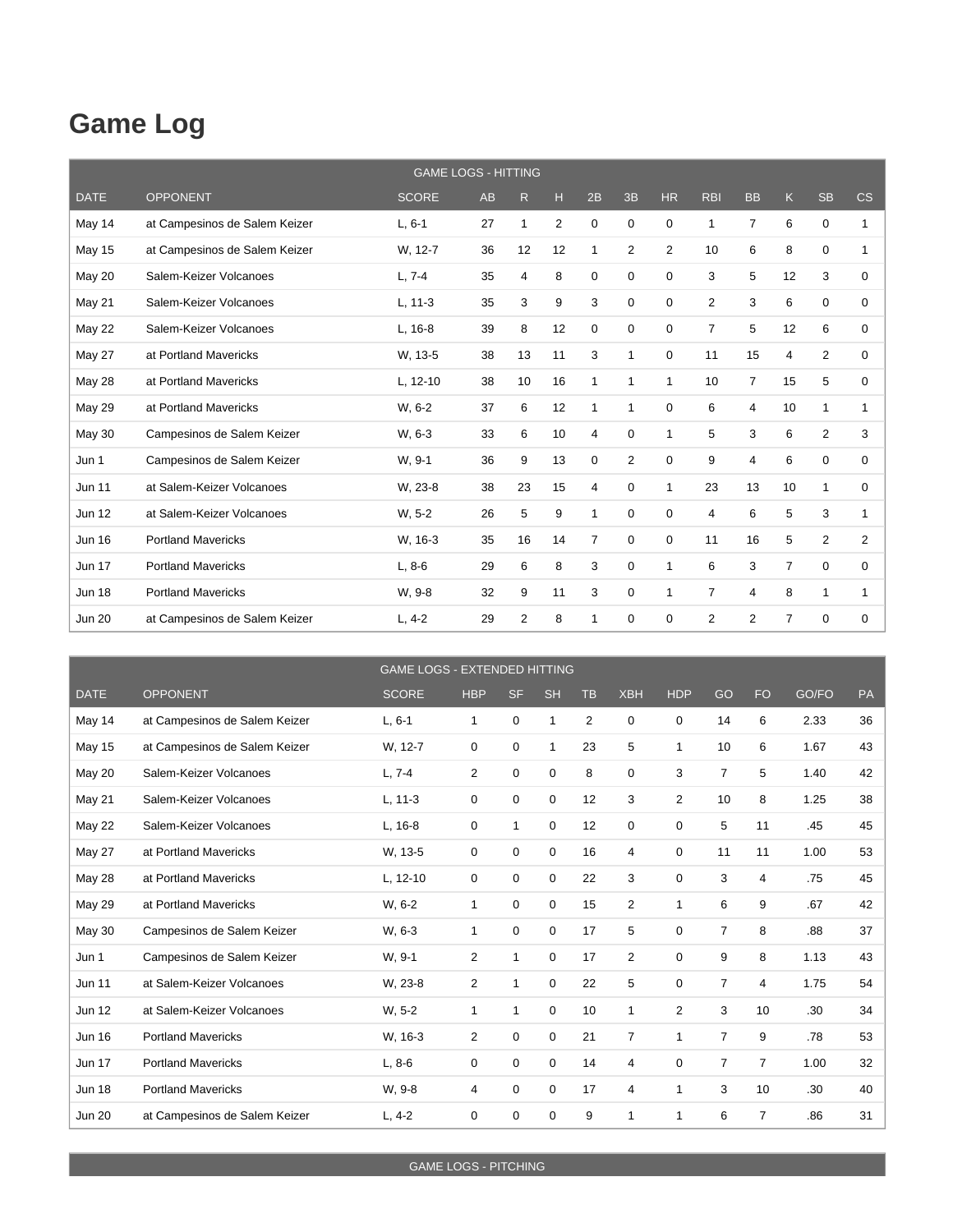| <b>DATE</b>   | <b>OPPONENT</b>               | <b>SCORE</b> | W           |              | <b>SV</b>   | IP  | н              | R              | <b>ER</b>      | <b>ERA</b> | <b>BB</b>      | K              | <b>HR</b>      |
|---------------|-------------------------------|--------------|-------------|--------------|-------------|-----|----------------|----------------|----------------|------------|----------------|----------------|----------------|
| May 14        | at Campesinos de Salem Keizer | $L, 6-1$     | 0           | $\mathbf{1}$ | 0           | 8.0 | 7              | 6              | 6              | 6.75       | $\overline{2}$ | 8              | 2              |
| <b>May 15</b> | at Campesinos de Salem Keizer | W, 12-7      | 1           | 0            | 0           | 9.0 | 4              | $\overline{7}$ | 6              | 6.00       | 6              | 11             | 1              |
| May 20        | Salem-Keizer Volcanoes        | $L, 7-4$     | 0           | 1            | 0           | 9.0 | 11             | $\overline{7}$ | 5              | 5.00       | 4              | 6              | 0              |
| May 21        | Salem-Keizer Volcanoes        | $L, 11-3$    | 0           | $\mathbf{1}$ | 0           | 9.0 | 14             | 11             | 7              | 7.00       | 3              | 11             | 0              |
| May 22        | Salem-Keizer Volcanoes        | $L, 16-8$    | 0           | -1           | 0           | 9.0 | 15             | 16             | 6              | 6.00       | 5              | $\overline{7}$ | $\overline{2}$ |
| <b>May 27</b> | at Portland Mavericks         | W, 13-5      | 1           | 0            | 0           | 9.0 | 6              | 5              | 2              | 2.00       | 6              | 3              | 0              |
| May 28        | at Portland Mavericks         | L, 12-10     | 0           | $\mathbf{1}$ | 0           | 7.0 | 14             | 12             | 8              | 10.29      | 5              | 10             | 1              |
| <b>May 29</b> | at Portland Mavericks         | W. 6-2       | 1           | 0            | 0           | 9.0 | 10             | $\overline{2}$ | 2              | 2.00       | 1              | 2              | $\Omega$       |
| May 30        | Campesinos de Salem Keizer    | W, 6-3       | $\mathbf 1$ | 0            | 1           | 9.0 | 8              | 3              | 3              | 3.00       | $\overline{7}$ | 11             | 1              |
| Jun 1         | Campesinos de Salem Keizer    | W, 9-1       | 1           | 0            | $\mathbf 0$ | 9.0 | 5              | $\mathbf{1}$   | 0              | 0.00       | $\mathbf{1}$   | 10             | 0              |
| <b>Jun 11</b> | at Salem-Keizer Volcanoes     | W, 23-8      | 1           | 0            | 0           | 7.0 | 10             | 8              | 7              | 9.00       | 4              | 11             | 1              |
| <b>Jun 12</b> | at Salem-Keizer Volcanoes     | $W, 5-2$     | 1           | 0            | 0           | 7.0 | 6              | $\overline{2}$ | 0              | 0.00       | 1              | 5              | 0              |
| <b>Jun 16</b> | <b>Portland Mavericks</b>     | W, 16-3      | 1           | 0            | 0           | 9.0 | $\overline{7}$ | 3              | $\overline{2}$ | 2.00       | 5              | $\overline{7}$ | $\Omega$       |
| <b>Jun 17</b> | <b>Portland Mavericks</b>     | $L, 8-6$     | 0           | -1           | 0           | 7.0 | 6              | 8              | 4              | 5.14       | 9              | 11             | 0              |
| <b>Jun 18</b> | <b>Portland Mavericks</b>     | W, 9-8       | 1           | 0            | 0           | 9.0 | 11             | 8              | 4              | 4.00       | $\overline{2}$ | $\overline{7}$ | 1              |
| <b>Jun 20</b> | at Campesinos de Salem Keizer | $L, 4-2$     | 0           | 1            | 0           | 6.0 | 6              | 4              | 2              | 3.00       | 4              | 3              | 0              |

|               |                               |              |           | <b>GAME LOGS - FIELDING</b> |    |                |             |              |                |                |                          |             |             |
|---------------|-------------------------------|--------------|-----------|-----------------------------|----|----------------|-------------|--------------|----------------|----------------|--------------------------|-------------|-------------|
| <b>DATE</b>   | <b>OPPONENT</b>               | <b>SCORE</b> | <b>TC</b> | PO                          | Α  | Е              | <b>FPCT</b> | <b>DP</b>    | <b>SBA</b>     | <b>RCS</b>     | RCS%                     | PB          | CI          |
| May 14        | at Campesinos de Salem Keizer | $L.6-1$      | 40        | 24                          | 15 | 1              | .975        | 0            | 0              | 0              |                          | 1           | 0           |
| May 15        | at Campesinos de Salem Keizer | W. 12-7      | 35        | 27                          | 7  | 1              | .971        | 0            | 1              | 1              | .500                     | 0           | $\mathbf 0$ |
| <b>May 20</b> | Salem-Keizer Volcanoes        | $L.7 - 4$    | 40        | 27                          | 10 | 3              | .925        | 1            | 1              | 0              | .000                     | 0           | 0           |
| May 21        | Salem-Keizer Volcanoes        | $L, 11-3$    | 38        | 27                          | 7  | 4              | .895        | 0            | 0              | 0              |                          | 1           | $\mathbf 0$ |
| May 22        | Salem-Keizer Volcanoes        | L, 16-8      | 44        | 27                          | 11 | 6              | .864        | $\mathbf{1}$ | $\mathbf{1}$   | $\Omega$       | .000                     | 0           | $\mathbf 0$ |
| <b>May 27</b> | at Portland Mavericks         | W. 13-5      | 41        | 27                          | 12 | $\overline{2}$ | .951        | 1            | 0              | 0              | $\overline{\phantom{0}}$ | 1           | 0           |
| <b>May 28</b> | at Portland Mavericks         | L, 12-10     | 32        | 21                          | 9  | $\overline{2}$ | .938        | 2            | $\overline{7}$ | 0              | .000                     | 2           | 0           |
| <b>May 29</b> | at Portland Mavericks         | W. 6-2       | 44        | 27                          | 16 | 1              | .977        | 3            | 0              | 0              | $\overline{\phantom{0}}$ | 0           | $\mathbf 0$ |
| <b>May 30</b> | Campesinos de Salem Keizer    | W. 6-3       | 35        | 27                          | 8  | 0              | 1.000       | 0            | $\overline{2}$ | $\mathbf{1}$   | .333                     | $\mathbf 0$ | 0           |
| Jun 1         | Campesinos de Salem Keizer    | W. 9-1       | 36        | 27                          | 6  | 3              | .917        | 0            | $\mathbf 0$    | $\mathbf 0$    | $\overline{a}$           | $\mathbf 0$ | 0           |
| <b>Jun 11</b> | at Salem-Keizer Volcanoes     | W. 23-8      | 27        | 21                          | 5  | 1              | .963        | 0            | $\mathbf{1}$   | 0              | .000                     | 0           | $\mathbf 0$ |
| <b>Jun 12</b> | at Salem-Keizer Volcanoes     | W. 5-2       | 33        | 21                          | 8  | 4              | .879        | $\mathbf 0$  | $\Omega$       | $\mathbf 0$    | $\overline{\phantom{0}}$ | 1           | 0           |
| <b>Jun 16</b> | <b>Portland Mavericks</b>     | W, 16-3      | 38        | 27                          | 8  | 3              | .921        | 0            | 2              | $\mathbf 1$    | .333                     | 1           | 0           |
| <b>Jun 17</b> | <b>Portland Mavericks</b>     | $L.8-6$      | 30        | 21                          | 7  | $\overline{2}$ | .933        | 0            | $\mathbf{1}$   | 0              | .000                     | 1           | 0           |
| <b>Jun 18</b> | <b>Portland Mavericks</b>     | W. 9-8       | 43        | 27                          | 12 | 4              | .907        | 0            | $\mathbf 0$    | $\overline{2}$ | 1.000                    | 0           | $\Omega$    |
| <b>Jun 20</b> | at Campesinos de Salem Keizer | $L, 4-2$     | 28        | 18                          | 8  | $\overline{2}$ | .929        | $\mathbf{1}$ | 1              | $\Omega$       | .000                     | 0           | $\mathbf 0$ |

# **Split Stats**

|       |    |     |     |     |           |     |    | <b>SPLIT STATS - HITTING</b> |           |     |           |    |            |            |            |
|-------|----|-----|-----|-----|-----------|-----|----|------------------------------|-----------|-----|-----------|----|------------|------------|------------|
|       | GP | AB  | R   | H   | $2B$ $3B$ |     | HR | RBI                          | <b>BB</b> | K   | <b>SB</b> | CS | <b>AVG</b> | <b>OBP</b> | <b>SLG</b> |
| Total | 16 | 543 | 133 | 170 | - 32      | 7 7 |    | 117                          | 103       | 127 | -26       | 10 | .313       | .434       | .436       |
|       |    |     |     |     |           |     |    |                              |           |     |           |    |            |            |            |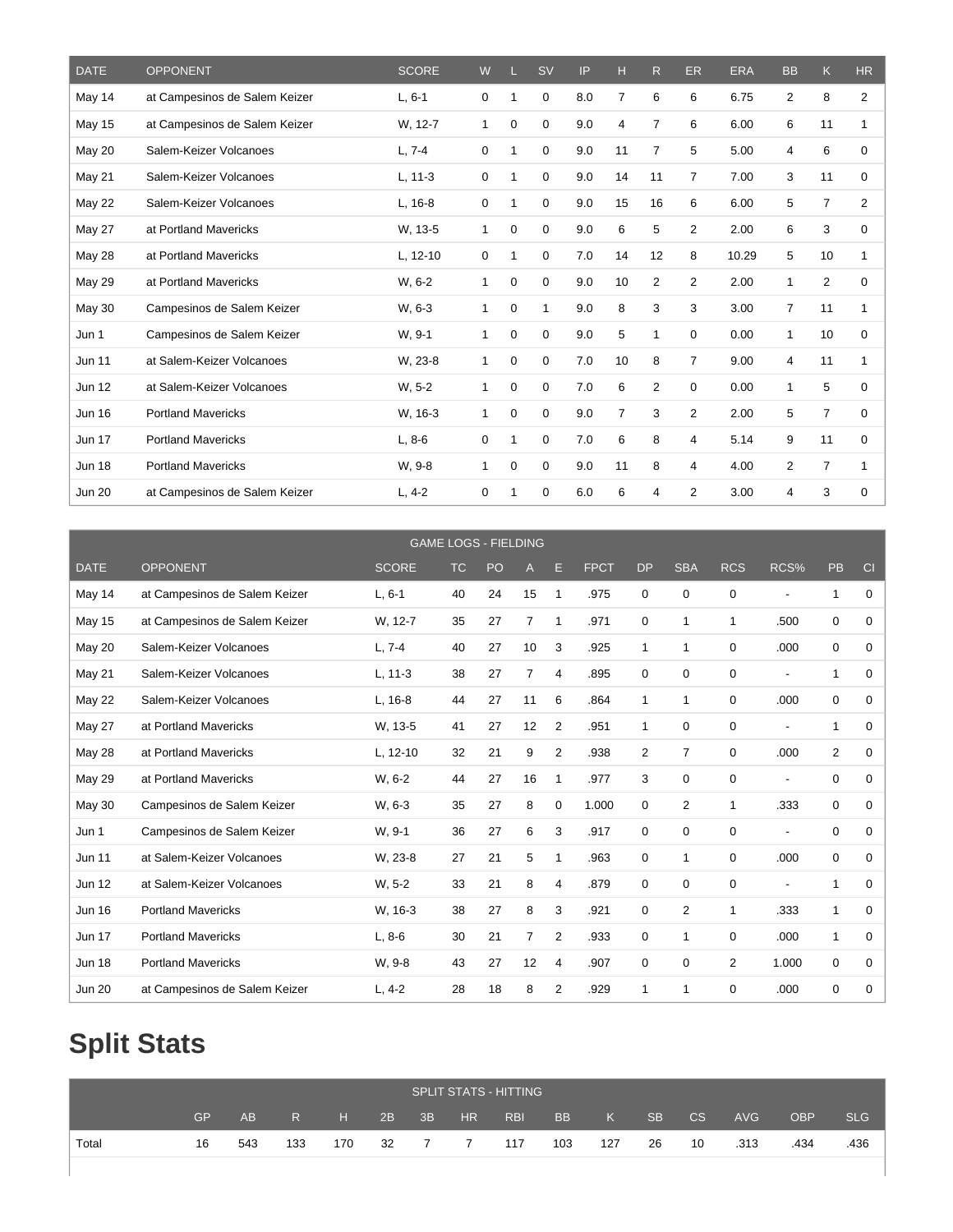| Conference |                |     |    |     |    |                |                |    |    |    |    |   |      | $\overline{\phantom{a}}$ | $\overline{\phantom{a}}$ |
|------------|----------------|-----|----|-----|----|----------------|----------------|----|----|----|----|---|------|--------------------------|--------------------------|
| Exhibition |                |     |    |     |    |                |                |    |    | ٠  |    | ٠ |      | $\overline{\phantom{a}}$ | $\overline{\phantom{a}}$ |
|            |                |     |    |     |    |                |                |    |    |    |    |   |      |                          |                          |
| Home       | 8              | 274 | 61 | 85  | 20 | $\overline{2}$ | 3              | 50 | 43 | 62 | 14 | 6 | .310 | .421                     | .431                     |
| Away       | 8              | 269 | 72 | 85  | 12 | 5              | $\overline{4}$ | 67 | 60 | 65 | 12 | 4 | .316 | .446                     | .442                     |
| Neutral    |                |     |    |     |    |                |                |    |    | -  |    |   |      | $\overline{\phantom{a}}$ | $\overline{\phantom{a}}$ |
|            |                |     |    |     |    |                |                |    |    |    |    |   |      |                          |                          |
| Wins       | 9              | 311 | 99 | 107 | 24 | 6              | 5              | 86 | 71 | 62 | 12 | 9 | .344 | .480                     | .508                     |
| Losses     | $\overline{7}$ | 232 | 34 | 63  | 8  | $\mathbf{1}$   | $\overline{2}$ | 31 | 32 | 65 | 14 | 1 | .272 | .366                     | .341                     |
|            |                |     |    |     |    |                |                |    |    |    |    |   |      |                          |                          |
|            |                |     |    |     |    |                |                |    |    |    |    |   |      |                          |                          |
| May        | 9              | 318 | 63 | 92  | 13 | 5              | 4              | 55 | 55 | 79 | 19 | 6 | .289 | .401                     | .399                     |

|            |                          |                          |                |                          |             | SPLIT STATS - EXTENDED HITTING |                          |                          |                          |                          |                  |
|------------|--------------------------|--------------------------|----------------|--------------------------|-------------|--------------------------------|--------------------------|--------------------------|--------------------------|--------------------------|------------------|
|            | <b>GP</b>                | <b>HBP</b>               | <b>SF</b>      | <b>SH</b>                | <b>TB</b>   | <b>XBH</b>                     | <b>HDP</b>               | GO                       | <b>FO</b>                | GO/FO                    | PA               |
| Total      | 16                       | 16                       | $\overline{4}$ | $\overline{2}$           | 237         | 46                             | 12                       | 115                      | 123                      | .93                      | 668              |
| Conference | $\overline{\phantom{a}}$ | $\overline{\phantom{a}}$ | $\blacksquare$ | $\blacksquare$           | $\mathbf 0$ | 0                              | $\blacksquare$           | $\blacksquare$           | $\overline{a}$           | $\overline{\phantom{a}}$ | $\boldsymbol{0}$ |
| Exhibition | $\blacksquare$           | $\blacksquare$           |                | $\overline{\phantom{a}}$ | 0           | 0                              | $\overline{\phantom{a}}$ | ۰                        | ٠                        | $\overline{\phantom{a}}$ | 0                |
|            |                          |                          |                |                          |             |                                |                          |                          |                          |                          |                  |
| Home       | 8                        | 11                       | $\overline{2}$ | $\mathsf 0$              | 118         | 25                             | $\overline{7}$           | 55                       | 66                       | .83                      | 330              |
| Away       | 8                        | 5                        | 2              | $\overline{2}$           | 119         | 21                             | 5                        | 60                       | 57                       | 1.05                     | 338              |
| Neutral    | $\overline{\phantom{a}}$ | $\overline{\phantom{a}}$ |                | $\blacksquare$           | $\mathbf 0$ | $\boldsymbol{0}$               | $\overline{\phantom{a}}$ | $\overline{\phantom{a}}$ | $\overline{\phantom{a}}$ | $\overline{\phantom{a}}$ | $\boldsymbol{0}$ |
|            |                          |                          |                |                          |             |                                |                          |                          |                          |                          |                  |
| Wins       | 9                        | 13                       | $\mathbf{3}$   | $\mathbf{1}$             | 158         | 35                             | 6                        | 63                       | 75                       | .84                      | 399              |
| Losses     | $\overline{7}$           | 3                        | $\mathbf{1}$   | 1                        | 79          | 11                             | 6                        | 52                       | 48                       | 1.08                     | 269              |
|            |                          |                          |                |                          |             |                                |                          |                          |                          |                          |                  |
| May        | 9                        | 5                        | $\mathbf{1}$   | $\overline{2}$           | 127         | 22                             | $\overline{7}$           | 73                       | 68                       | 1.07                     | 381              |
| June       | $\overline{7}$           | 11                       | 3              | $\pmb{0}$                | 110         | 24                             | 5                        | 42                       | 55                       | .76                      | 287              |

|            |                          |       |                          | SPLIT STATS - PITCHING   |                          |                          |                          |      |                          |            |
|------------|--------------------------|-------|--------------------------|--------------------------|--------------------------|--------------------------|--------------------------|------|--------------------------|------------|
|            | <b>GP</b>                | IP    | H                        | R                        | ER                       | <b>BB</b>                | K                        | K/9  | <b>HR</b>                | <b>ERA</b> |
| Total      | 16                       | 132.0 | 140                      | 103                      | 64                       | 65                       | 123                      | 8.39 | 9                        | 4.36       |
| Conference | $\overline{\phantom{a}}$ | 0.0   | $\overline{\phantom{a}}$ | $\overline{\phantom{a}}$ | $\overline{\phantom{a}}$ | $\overline{\phantom{a}}$ | $\overline{\phantom{a}}$ | .00  | $\overline{\phantom{a}}$ | 0.00       |
| Exhibition | $\overline{\phantom{a}}$ | 0.0   | $\overline{\phantom{a}}$ | $\overline{\phantom{a}}$ | $\overline{\phantom{a}}$ | $\overline{\phantom{a}}$ | $\overline{\phantom{a}}$ | .00  | $\overline{\phantom{a}}$ | 0.00       |
|            |                          |       |                          |                          |                          |                          |                          |      |                          |            |
| Home       | 8                        | 70.0  | 77                       | 57                       | 31                       | 36                       | 70                       | 9.00 | 4                        | 3.99       |
| Away       | 8                        | 62.0  | 63                       | 46                       | 33                       | 29                       | 53                       | 7.69 | 5                        | 4.79       |
| Neutral    | $\overline{\phantom{a}}$ | 0.0   | $\overline{\phantom{a}}$ | $\overline{\phantom{a}}$ |                          | $\overline{\phantom{a}}$ | $\overline{\phantom{a}}$ | .00. | $\overline{\phantom{a}}$ | 0.00       |
|            |                          |       |                          |                          |                          |                          |                          |      |                          |            |
| Wins       | 9                        | 77.0  | 67                       | 39                       | 26                       | 33                       | 67                       | 7.83 | 4                        | 3.04       |
| Losses     | $\overline{7}$           | 55.0  | 73                       | 64                       | 38                       | 32                       | 56                       | 9.16 | 5                        | 6.22       |
|            |                          |       |                          |                          |                          |                          |                          |      |                          |            |
| May        | 9                        | 78.0  | 89                       | 69                       | 45                       | 39                       | 69                       | 7.96 | $\overline{7}$           | 5.19       |